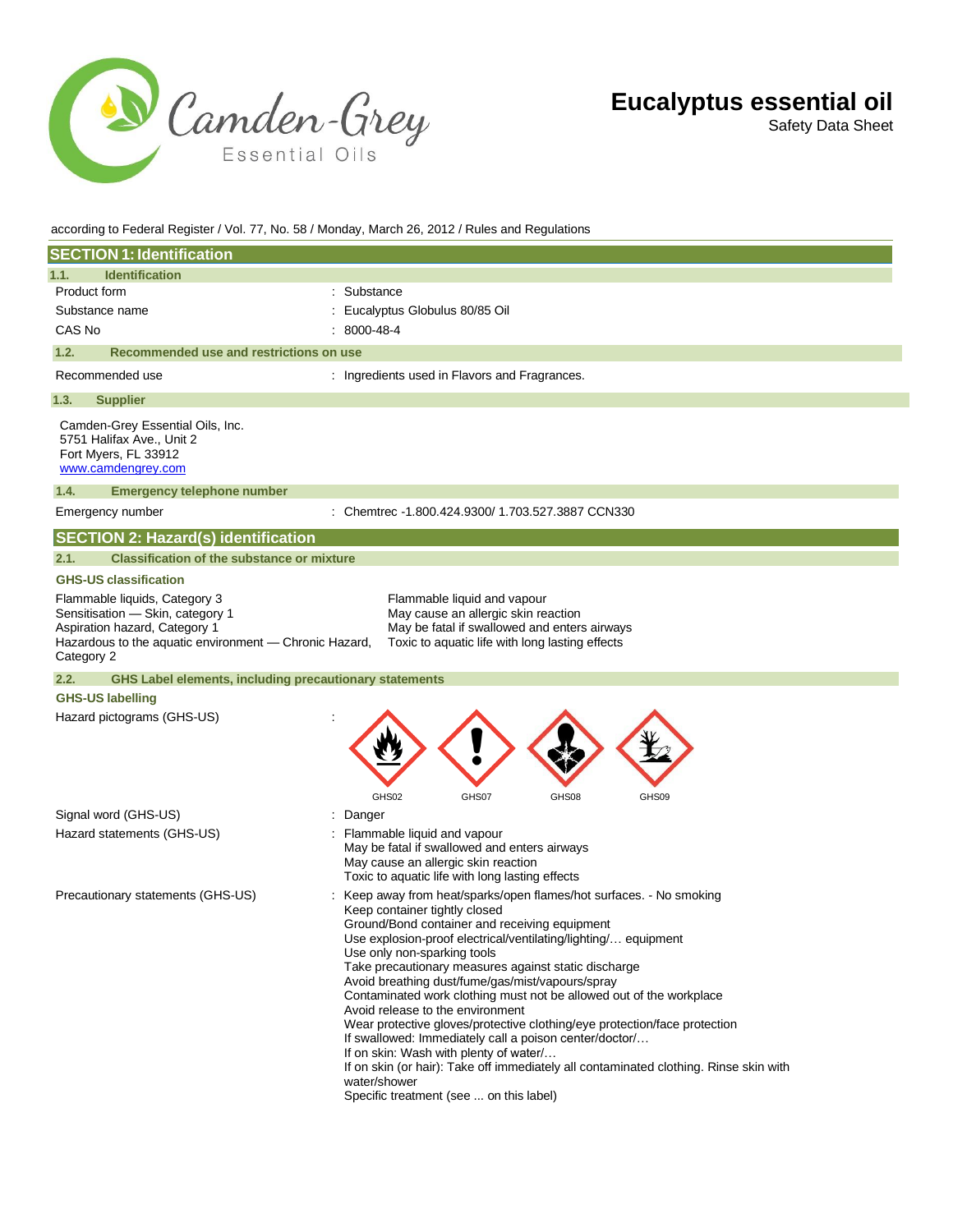Safety Data Sheet

Do NOT induce vomiting

If skin irritation or rash occurs: Get medical advice/attention Wash contaminated clothing before reuse In case of fire: Use ... to extinguish Collect spillage Store in a well-ventilated place. Keep cool Store locked up

|                |                                                                          | Dispose of contents/container to                                                                                                                                                                                            |                           |            |                                                                                                                                                                                                    |  |
|----------------|--------------------------------------------------------------------------|-----------------------------------------------------------------------------------------------------------------------------------------------------------------------------------------------------------------------------|---------------------------|------------|----------------------------------------------------------------------------------------------------------------------------------------------------------------------------------------------------|--|
| 2.3.           | Other hazards which do not result in classification                      |                                                                                                                                                                                                                             |                           |            |                                                                                                                                                                                                    |  |
|                | No additional information available                                      |                                                                                                                                                                                                                             |                           |            |                                                                                                                                                                                                    |  |
| 2.4.           | <b>Unknown acute toxicity (GHS US)</b>                                   |                                                                                                                                                                                                                             |                           |            |                                                                                                                                                                                                    |  |
| Not applicable |                                                                          |                                                                                                                                                                                                                             |                           |            |                                                                                                                                                                                                    |  |
|                | <b>SECTION 3: Composition/information on ingredients</b>                 |                                                                                                                                                                                                                             |                           |            |                                                                                                                                                                                                    |  |
| 3.1.           | <b>Substance</b>                                                         |                                                                                                                                                                                                                             |                           |            |                                                                                                                                                                                                    |  |
| Name           |                                                                          | : Eucalyptus Globulus 80/85 Oil                                                                                                                                                                                             |                           |            |                                                                                                                                                                                                    |  |
| CAS No         |                                                                          | $: 8000 - 48 - 4$                                                                                                                                                                                                           |                           |            |                                                                                                                                                                                                    |  |
| <b>Name</b>    |                                                                          |                                                                                                                                                                                                                             | <b>Product identifier</b> | %          | <b>GHS-US classification</b>                                                                                                                                                                       |  |
|                | PINENES (ALPHA OR BETA)                                                  |                                                                                                                                                                                                                             |                           | $2.5 - 10$ | Flam. Liq. 3, H226<br>Skin Sens. 1, H317<br>Asp. Tox. 1, H304<br>Aquatic Acute 1, H400<br>Aquatic Chronic 1, H410                                                                                  |  |
|                | (R)-P-MENTHA-1,8-DIENE                                                   |                                                                                                                                                                                                                             | (CAS No) 5989-27-5        | $2.5 - 10$ | Flam. Lig. 3, H226<br>Skin Irrit. 2, H315<br>Skin Sens. 1, H317<br>Aquatic Acute 1, H400<br>Aquatic Chronic 1, H410                                                                                |  |
|                | Full text of classification categories and H statements : see section 16 |                                                                                                                                                                                                                             |                           |            |                                                                                                                                                                                                    |  |
| 3.2.           | <b>Mixture</b>                                                           |                                                                                                                                                                                                                             |                           |            |                                                                                                                                                                                                    |  |
| Not applicable |                                                                          |                                                                                                                                                                                                                             |                           |            |                                                                                                                                                                                                    |  |
|                | <b>SECTION 4: First-aid measures</b>                                     |                                                                                                                                                                                                                             |                           |            |                                                                                                                                                                                                    |  |
| 4.1.           | <b>Description of first aid measures</b>                                 |                                                                                                                                                                                                                             |                           |            |                                                                                                                                                                                                    |  |
|                | First-aid measures general                                               | : As a general rule, in case of doubt or if symptoms persist, always call a doctor.                                                                                                                                         |                           |            |                                                                                                                                                                                                    |  |
|                | First-aid measures after skin contact                                    | shoes, etc. If skin irritation occurs: Get medical advice/attention. If the contaminated area is<br>widespread andor there is damage to the skin, a doctor must be consulted or the patient<br>transferred to hospital.     |                           |            | : Remove affected clothing and wash all exposed skin area with mild soap and water, followed<br>by warm water rinse. Watch out for any remaining product between skin and clothing, watches,       |  |
|                | First-aid measures after eye contact                                     | Wash thoroughly with soft, clean water for 15 minutes holding eye lids open.                                                                                                                                                |                           |            |                                                                                                                                                                                                    |  |
|                | First-aid measures after ingestion                                       | water and consult a doctor. Keep the person exposed at rest. Do not force vomitting.                                                                                                                                        |                           |            | If swallowed, seek medical advice immediately and show this container or label. In the event of<br>swallowing, if the quantity is small (no more than one mouthful), rinse the mouth with lukewarm |  |
| 4.2.           | Most important symptoms and effects (acute and delayed)                  |                                                                                                                                                                                                                             |                           |            |                                                                                                                                                                                                    |  |
|                | Symptoms/injuries after inhalation                                       | and adverse effects on kidney, liver and central nervous system.                                                                                                                                                            |                           |            | : Exposure to vapours from this solvent in excess of the stated occupational exposure limit may<br>result in adverse health effects such as mucous membrane and respiratory system irritation      |  |
|                | Symptoms/injuries after skin contact                                     | : Repeated or prolonged contact with the product may lead to removal of natural fats from the<br>skin resulting in non-allergic contact dermatitis and absorption through the skin. May cause an<br>allergic skin reaction. |                           |            |                                                                                                                                                                                                    |  |
|                | Symptoms/injuries after eye contact                                      | Splashes in the eyes may cause irritation and reversible local damage.                                                                                                                                                      |                           |            |                                                                                                                                                                                                    |  |
|                | Symptoms/injuries after ingestion                                        | of pulmonary injury or death following aspiration.                                                                                                                                                                          |                           |            | Aspiration toxicity includes severe acute effects such as chemical pneumonia, varying degrees                                                                                                      |  |

| 4.3. | Immediate medical attention and special treatment, if necessary |  |  |
|------|-----------------------------------------------------------------|--|--|
|      | No additional information available                             |  |  |

| <b>SECTION 5: Fire-fighting measures</b>              |                                                                                                                              |
|-------------------------------------------------------|------------------------------------------------------------------------------------------------------------------------------|
| 5.1.<br>Suitable (and unsuitable) extinguishing media |                                                                                                                              |
| Suitable extinguishing media                          | : Water spray. Foam. Halons. ABC-powder. BC-powder. Carbon dioxide. Water with AFFF<br>(Aqueous Film Forming Foam) additive. |
| Unsuitable extinguishing media                        | : in the event of fire: do not use water jet. No water.                                                                      |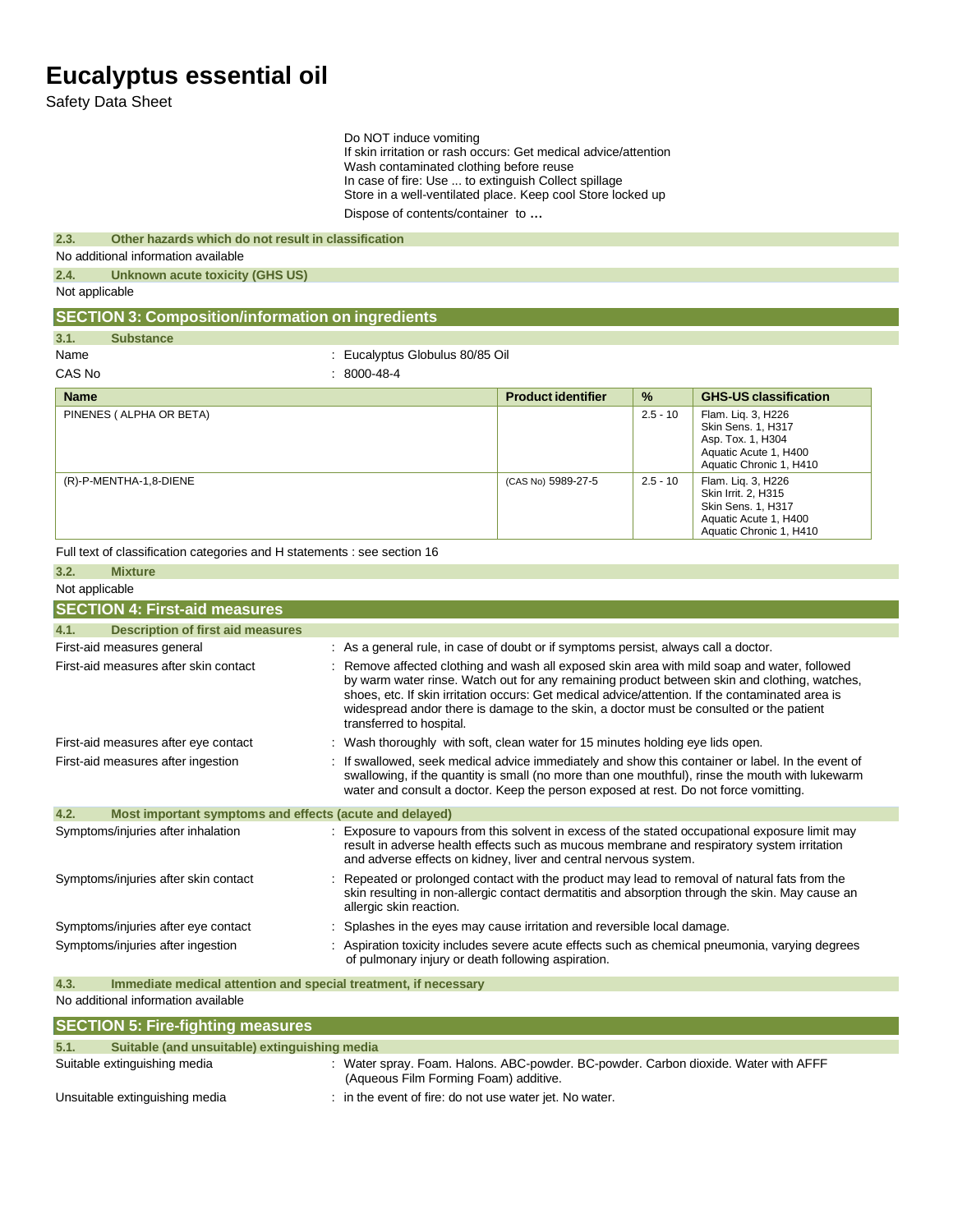Safety Data Sheet

| 5.2.<br>Specific hazards arising from the chemical                              |                                                                                                                                                                                                                                                                                                                                                                                                                                    |
|---------------------------------------------------------------------------------|------------------------------------------------------------------------------------------------------------------------------------------------------------------------------------------------------------------------------------------------------------------------------------------------------------------------------------------------------------------------------------------------------------------------------------|
| Fire hazard                                                                     | : A fire will often produce a thick black smoke. Exposure to decomposition products may be<br>hazardous to health. Do not breathe smoke.                                                                                                                                                                                                                                                                                           |
| 5.3.<br>Special protective equipment and precautions for fire-fighters          |                                                                                                                                                                                                                                                                                                                                                                                                                                    |
| Firefighting instructions                                                       | : Put on breathing apparatus.                                                                                                                                                                                                                                                                                                                                                                                                      |
| Protection during firefighting                                                  | : Do not attempt to take action without suitable protective equipment.                                                                                                                                                                                                                                                                                                                                                             |
| <b>SECTION 6: Accidental release measures</b>                                   |                                                                                                                                                                                                                                                                                                                                                                                                                                    |
| Personal precautions, protective equipment and emergency procedures<br>6.1.     |                                                                                                                                                                                                                                                                                                                                                                                                                                    |
| General measures                                                                | : Do not breathe smoke.                                                                                                                                                                                                                                                                                                                                                                                                            |
| 6.1.1.<br>For non-emergency personnel                                           |                                                                                                                                                                                                                                                                                                                                                                                                                                    |
| Emergency procedures                                                            | : Avoid contact with skin and eyes.                                                                                                                                                                                                                                                                                                                                                                                                |
|                                                                                 |                                                                                                                                                                                                                                                                                                                                                                                                                                    |
| 6.1.2.<br>For emergency responders                                              |                                                                                                                                                                                                                                                                                                                                                                                                                                    |
| Protective equipment                                                            | : Use personal protective equipment as required.                                                                                                                                                                                                                                                                                                                                                                                   |
| 6.2.<br><b>Environmental precautions</b>                                        |                                                                                                                                                                                                                                                                                                                                                                                                                                    |
| diatomaceous earth in drums for waste disposal.                                 | Avoid release to the environment. Contain and control the leaks or spills with non-combustible absorbent materials such as sand, earth, vermiculite,                                                                                                                                                                                                                                                                               |
| 6.3.<br>Methods and material for containment and cleaning up                    |                                                                                                                                                                                                                                                                                                                                                                                                                                    |
| For containment                                                                 | : Prevent further leakage or spillage if safe to do so. Collect spillage.                                                                                                                                                                                                                                                                                                                                                          |
| Methods for cleaning up                                                         | : Clean up with detergents. Do not use solvents or thinners.                                                                                                                                                                                                                                                                                                                                                                       |
| <b>Reference to other sections</b><br>6.4.                                      |                                                                                                                                                                                                                                                                                                                                                                                                                                    |
| See Heading 8. SECTION 7.                                                       |                                                                                                                                                                                                                                                                                                                                                                                                                                    |
| <b>SECTION 7: Handling and storage</b>                                          |                                                                                                                                                                                                                                                                                                                                                                                                                                    |
| 7.1.<br><b>Precautions for safe handling</b>                                    |                                                                                                                                                                                                                                                                                                                                                                                                                                    |
| Precautions for safe handling                                                   | : Avoid contact with skin, eyes and clothing. Do not eat, drink or smoke when using this product.<br>Ensure adequate ventilation. Keep away from heat, hot surfaces, sparks, open flames and<br>other ignition sources. No smoking. Never open the packages under pressure. Prevent access<br>by unauthorized personnel. Remove contaminated clothing. Wash hands immediately after<br>handling the product. Do not inhale vapour. |
| 7.2.<br>Conditions for safe storage, including any incompatibilities            |                                                                                                                                                                                                                                                                                                                                                                                                                                    |
| <b>Technical measures</b>                                                       | : Keep in a cool, well-ventilated place away from heat.                                                                                                                                                                                                                                                                                                                                                                            |
| Storage conditions                                                              | : Keep container tightly closed. Store in a well-ventilated place. Keep cool. Keep away from heat,<br>hot surfaces, sparks, open flames and other ignition sources. No smoking. Keep away from<br>food and drink, including for animals. Always keep in packaging made of an identical material to<br>the original.                                                                                                                |
| Storage area                                                                    |                                                                                                                                                                                                                                                                                                                                                                                                                                    |
|                                                                                 | The floor must be impermeable and form a collecting basin so that, in the event of an<br>accidental spillage, the liquid cannot spread beyond this area.                                                                                                                                                                                                                                                                           |
| Packaging materials                                                             | Always keep in packaging made of an identical material to the original.                                                                                                                                                                                                                                                                                                                                                            |
| <b>SECTION 8: Exposure controls/personal protection</b>                         |                                                                                                                                                                                                                                                                                                                                                                                                                                    |
| <b>Control parameters</b><br>8.1.                                               |                                                                                                                                                                                                                                                                                                                                                                                                                                    |
|                                                                                 |                                                                                                                                                                                                                                                                                                                                                                                                                                    |
| PINENES ( ALPHA OR BETA)                                                        |                                                                                                                                                                                                                                                                                                                                                                                                                                    |
| Not applicable                                                                  |                                                                                                                                                                                                                                                                                                                                                                                                                                    |
| (R)-P-MENTHA-1,8-DIENE (5989-27-5)<br>Not applicable                            |                                                                                                                                                                                                                                                                                                                                                                                                                                    |
|                                                                                 |                                                                                                                                                                                                                                                                                                                                                                                                                                    |
| 8.2.<br>Appropriate engineering controls<br>No additional information available |                                                                                                                                                                                                                                                                                                                                                                                                                                    |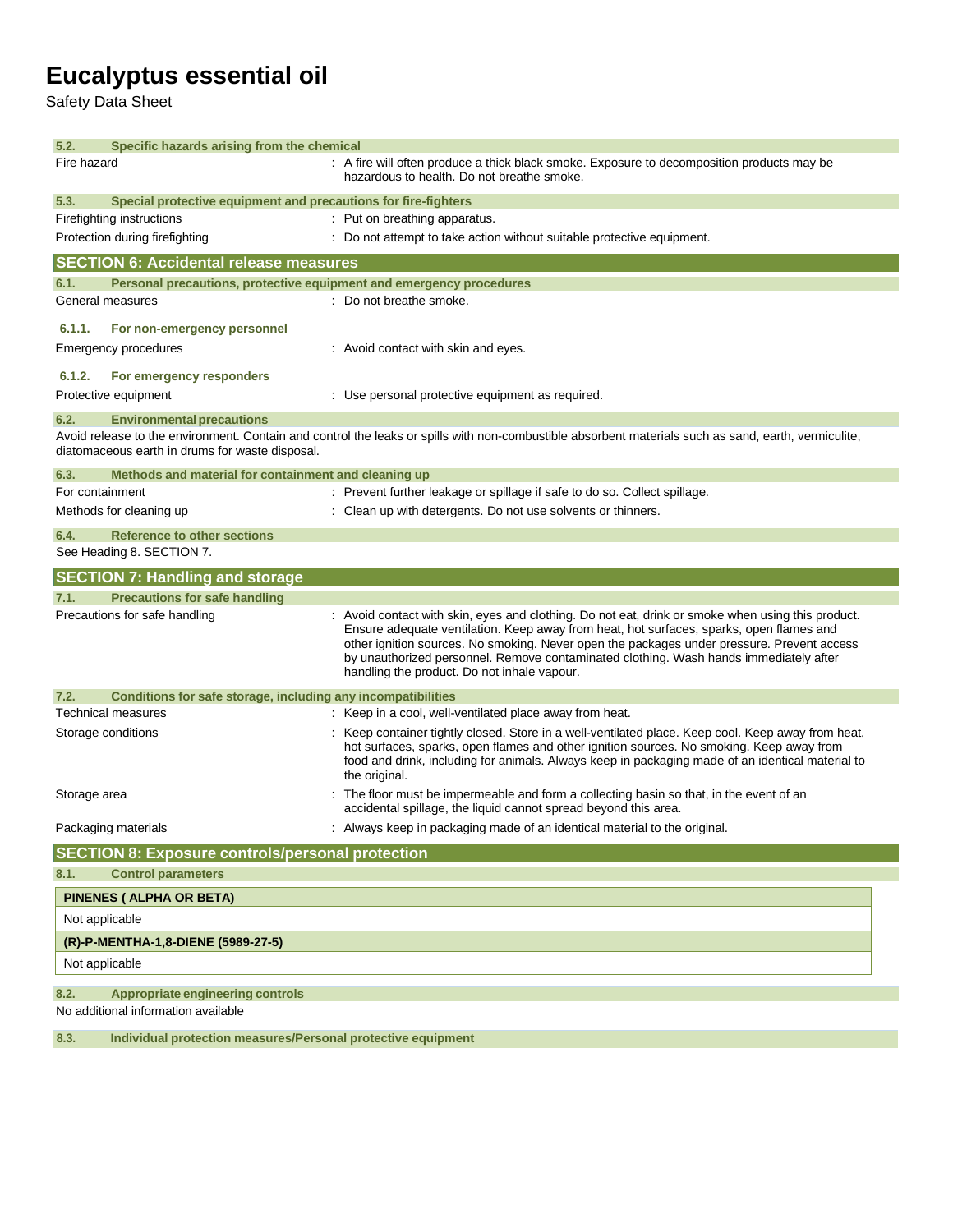Safety Data Sheet

#### **Personal protective equipment:**

Gloves. Protective clothing.

#### **Skin and body protection:**

Avoid contact with skin and eyes



| <b>SECTION 9: Physical and chemical properties</b>            |                                       |  |
|---------------------------------------------------------------|---------------------------------------|--|
| Information on basic physical and chemical properties<br>9.1. |                                       |  |
| Physical state                                                | $:$ Liquid                            |  |
| Colour                                                        | : Colourless                          |  |
| Odour                                                         | : Fresh, Characteristic of Eucalyptol |  |
| Odour threshold                                               | No data available                     |  |
| рH                                                            | No data available                     |  |
| Melting point                                                 | : No data available                   |  |
| Freezing point                                                | No data available                     |  |
| Boiling point                                                 | No data available                     |  |
| Flash point                                                   | : 49 $^{\circ}$ C                     |  |
| Relative evaporation rate (butyl acetate=1)                   | : No data available                   |  |
| Flammability (solid, gas)                                     | : No data available                   |  |
| Vapour pressure                                               | : No data available                   |  |
| Relative vapour density at 20 °C                              | No data available                     |  |
| Relative density                                              | : No data available                   |  |
| Density                                                       | $: 0.906 - 0.925$                     |  |
| Solubility                                                    | : Insoluble.                          |  |
| Log Pow                                                       | No data available                     |  |
| Auto-ignition temperature                                     | No data available                     |  |
| Decomposition temperature                                     | : No data available                   |  |
| Viscosity, kinematic                                          | No data available                     |  |
| Viscosity, dynamic                                            | : No data available                   |  |
| <b>Explosive limits</b>                                       | No data available                     |  |
| <b>Explosive properties</b>                                   | : No data available                   |  |
| Oxidising properties                                          | No data available                     |  |
| 9.2.<br><b>Other information</b>                              |                                       |  |

No additional information available

### **SECTION 10: Stability and reactivity**

#### **10.1. Reactivity**

No additional information available

#### **10.2. Chemical stability**

This substance is stable under the recommended handling and storage conditions in section 7.

#### **10.3. Possibility of hazardous reactions**

When exposed to high temperatures may produce hazardous decomposition products such as carbon monoxide and dioxide, smoke, nitrogen oxides (NOx).

#### **10.4. Conditions to avoid**

No flames, no sparks. Eliminate all sources of ignition. Heat. Water, humidity. Sparks. Open flame. Avoid accumulation of electrostatic charges.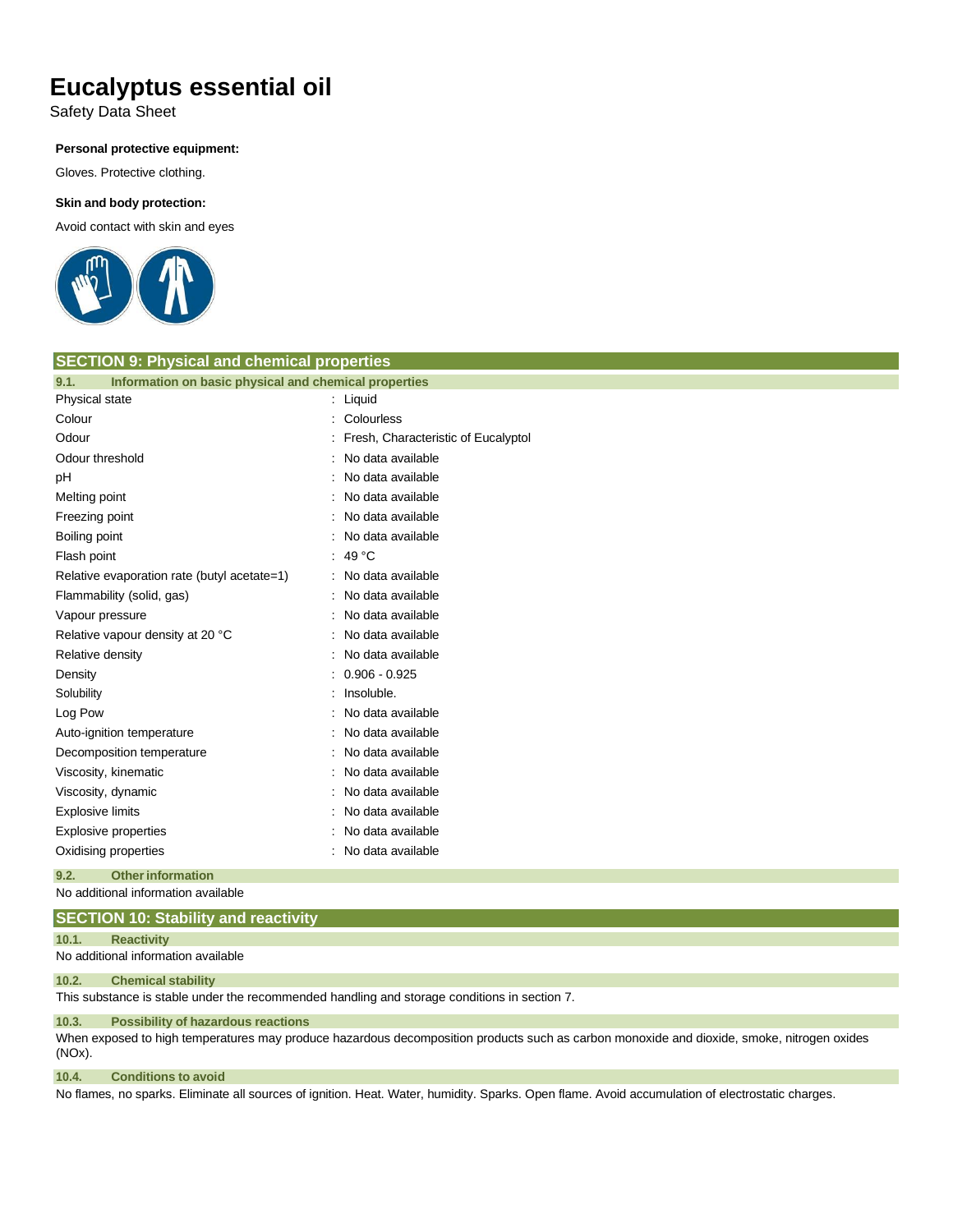Safety Data Sheet

| 10.5.<br><b>Incompatible materials</b>                |                                                                                                                                                                                                                                                                 |
|-------------------------------------------------------|-----------------------------------------------------------------------------------------------------------------------------------------------------------------------------------------------------------------------------------------------------------------|
| Water.                                                |                                                                                                                                                                                                                                                                 |
| 10.6.<br><b>Hazardous decomposition products</b>      |                                                                                                                                                                                                                                                                 |
| Carbon dioxide, Carbon monoxide.                      |                                                                                                                                                                                                                                                                 |
| <b>SECTION 11: Toxicological information</b>          |                                                                                                                                                                                                                                                                 |
| Information on toxicological effects<br>11.1.         |                                                                                                                                                                                                                                                                 |
| Acute toxicity                                        | Not classified                                                                                                                                                                                                                                                  |
| Skin corrosion/irritation                             | Not classified                                                                                                                                                                                                                                                  |
| Serious eye damage/irritation                         | : Not classified                                                                                                                                                                                                                                                |
| Respiratory or skin sensitisation                     | May cause an allergic skin reaction.                                                                                                                                                                                                                            |
| Germ cell mutagenicity                                | Not classified                                                                                                                                                                                                                                                  |
| Carcinogenicity                                       | Not classified                                                                                                                                                                                                                                                  |
| Reproductive toxicity                                 | : Not classified                                                                                                                                                                                                                                                |
| Specific target organ toxicity (single exposure)      | : Not classified                                                                                                                                                                                                                                                |
| Specific target organ toxicity (repeated<br>exposure) | : Not classified                                                                                                                                                                                                                                                |
| Aspiration hazard                                     | May be fatal if swallowed and enters airways.                                                                                                                                                                                                                   |
| Symptoms/injuries after inhalation                    | Exposure to vapours from this solvent in excess of the stated occupational exposure limit may<br>result in adverse health effects such as mucous membrane and respiratory system irritation<br>and adverse effects on kidney, liver and central nervous system. |
| Symptoms/injuries after skin contact                  | Repeated or prolonged contact with the product may lead to removal of natural fats from the<br>skin resulting in non-allergic contact dermatitis and absorption through the skin. May cause an<br>allergic skin reaction.                                       |
| Symptoms/injuries after eye contact                   | Splashes in the eyes may cause irritation and reversible local damage.                                                                                                                                                                                          |
| Symptoms/injuries after ingestion                     | Aspiration toxicity includes severe acute effects such as chemical pneumonia, varying degrees<br>of pulmonary injury or death following aspiration.                                                                                                             |

|                   | <b>SECTION 12: Ecological information</b>  |                                                                                                 |
|-------------------|--------------------------------------------|-------------------------------------------------------------------------------------------------|
| 12.1.             | <b>Toxicity</b>                            |                                                                                                 |
| Ecology - general |                                            | : Harmful to aquatic life with long lasting effects. Do not allow into drains or water courses. |
| 12.2.             | <b>Persistence and degradability</b>       |                                                                                                 |
|                   | No additional information available        |                                                                                                 |
| 12.3.             | <b>Bioaccumulative potential</b>           |                                                                                                 |
|                   | No additional information available        |                                                                                                 |
| 12.4.             | <b>Mobility in soil</b>                    |                                                                                                 |
|                   | No additional information available        |                                                                                                 |
| 12.5.             | <b>Other adverse effects</b>               |                                                                                                 |
|                   | Effect on the global warming               | : No known effects from this product.                                                           |
|                   | <b>GWPmix comment</b>                      | : No known effects from this product.                                                           |
|                   | <b>SECTION 13: Disposal considerations</b> |                                                                                                 |
| 13.1.             | <b>Disposal methods</b>                    |                                                                                                 |
|                   | Regional legislation (waste)               | : Disposal must be done according to official regulations.                                      |

Waste treatment methods : Do not contaminate ground and surface water. Waste management is carried out without endangering human health, without harming the environment and, in particular without risk to water, air, soil, plants or animals.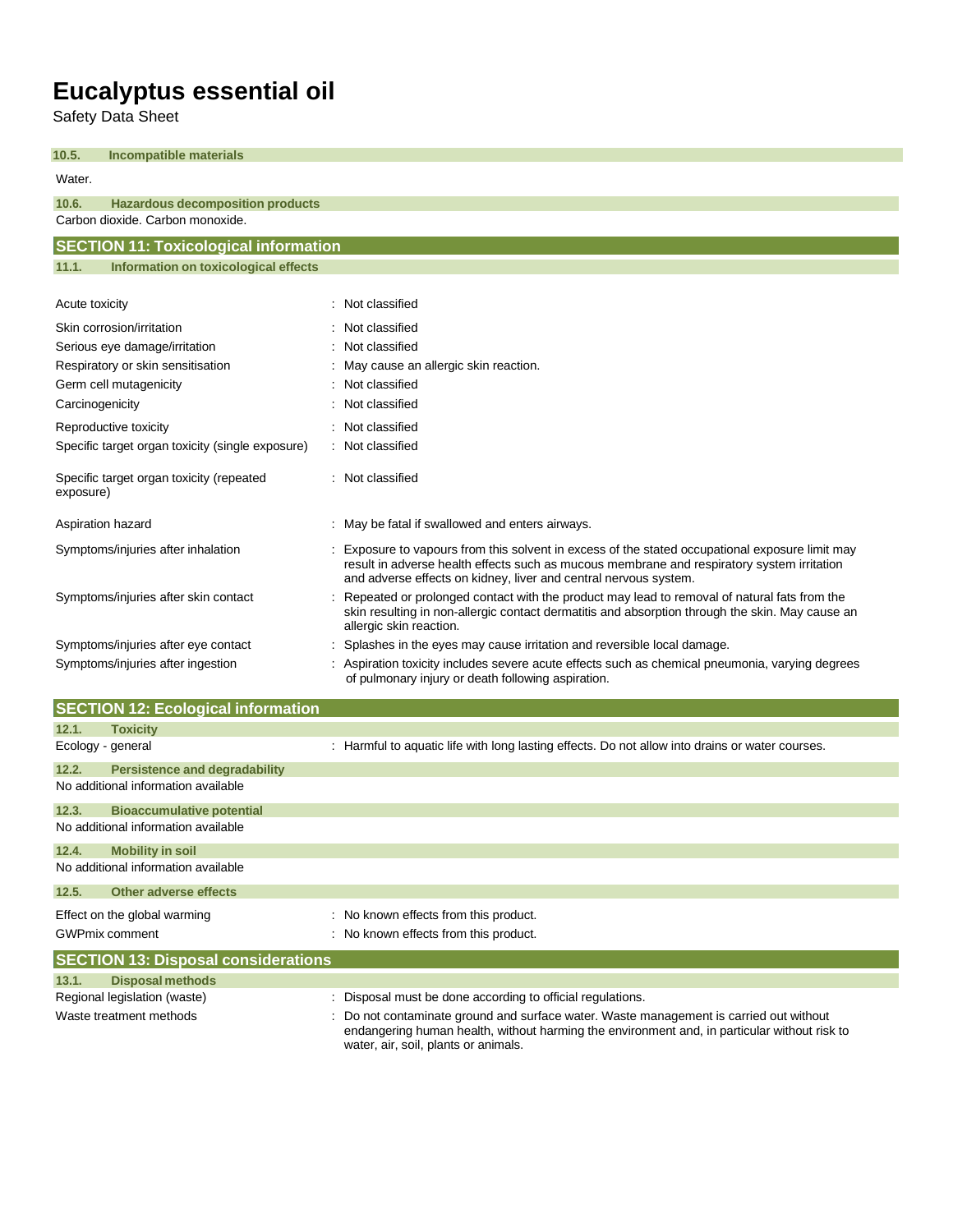Safety Data Sheet

#### Product/Packaging disposal recommendations : Empty container completely. Keep label on container. Give to a certified disposal contractor.

| <b>SECTION 14: Transport information</b>                                                                                                                                     |                                                                                                                                                                                          |
|------------------------------------------------------------------------------------------------------------------------------------------------------------------------------|------------------------------------------------------------------------------------------------------------------------------------------------------------------------------------------|
| <b>Department of Transportation (DOT)</b><br>In accordance with DOT                                                                                                          |                                                                                                                                                                                          |
| Proper Shipping Name (DOT)<br>Class (DOT)                                                                                                                                    | : UN1169=EXTRACTS, AROMATIC, LIQUID<br>: 3 - Class 3 - Flammable and combustible liquid 49 CFR 173.120                                                                                   |
| Packing group (DOT)                                                                                                                                                          | : III - Minor Danger                                                                                                                                                                     |
| Dangerous for the environment                                                                                                                                                | : Yes                                                                                                                                                                                    |
| Marine pollutant                                                                                                                                                             | : Yes                                                                                                                                                                                    |
| Other information                                                                                                                                                            | : No supplementary information available.                                                                                                                                                |
| <b>TDG</b>                                                                                                                                                                   |                                                                                                                                                                                          |
| Not applicable                                                                                                                                                               |                                                                                                                                                                                          |
| <b>Transport by sea</b><br>Transport document description (IMDG)<br>UN-No. (IMDG)<br>Proper Shipping Name (IMDG)<br>Class (IMDG)<br>Packing group (IMDG)<br>Marine pollutant | : UN 1169 EXTRACTS, AROMATIC, LIQUID, 3, III, MARINE POLLUTANT<br>: 1169<br>: EXTRACTS, AROMATIC, LIQUID<br>: 3 - Flammable liquids<br>: III - substances presenting low danger<br>: Yes |
| Air transport                                                                                                                                                                |                                                                                                                                                                                          |
| Transport document description (IATA)                                                                                                                                        | : UN 1169 EXTRACTS, AROMATIC, LIQUID, 3, III                                                                                                                                             |

UN-No. (IATA) : 1169 Proper Shipping Name (IATA) : EXTRACTS, AROMATIC, LIQUID Class (IATA)  $\qquad \qquad : 3$  - Flammable Liquids Packing group (IATA)  $\qquad \qquad$  : III - Minor Danger

- 
- 
- 
- 

#### **SECTION 15: Regulatory information**

No additional information available **15.1. US Federal regulations**

**15.2. International regulations CANADA** No additional information available

**EU-Regulations** No additional information available

**National regulations** No additional information available